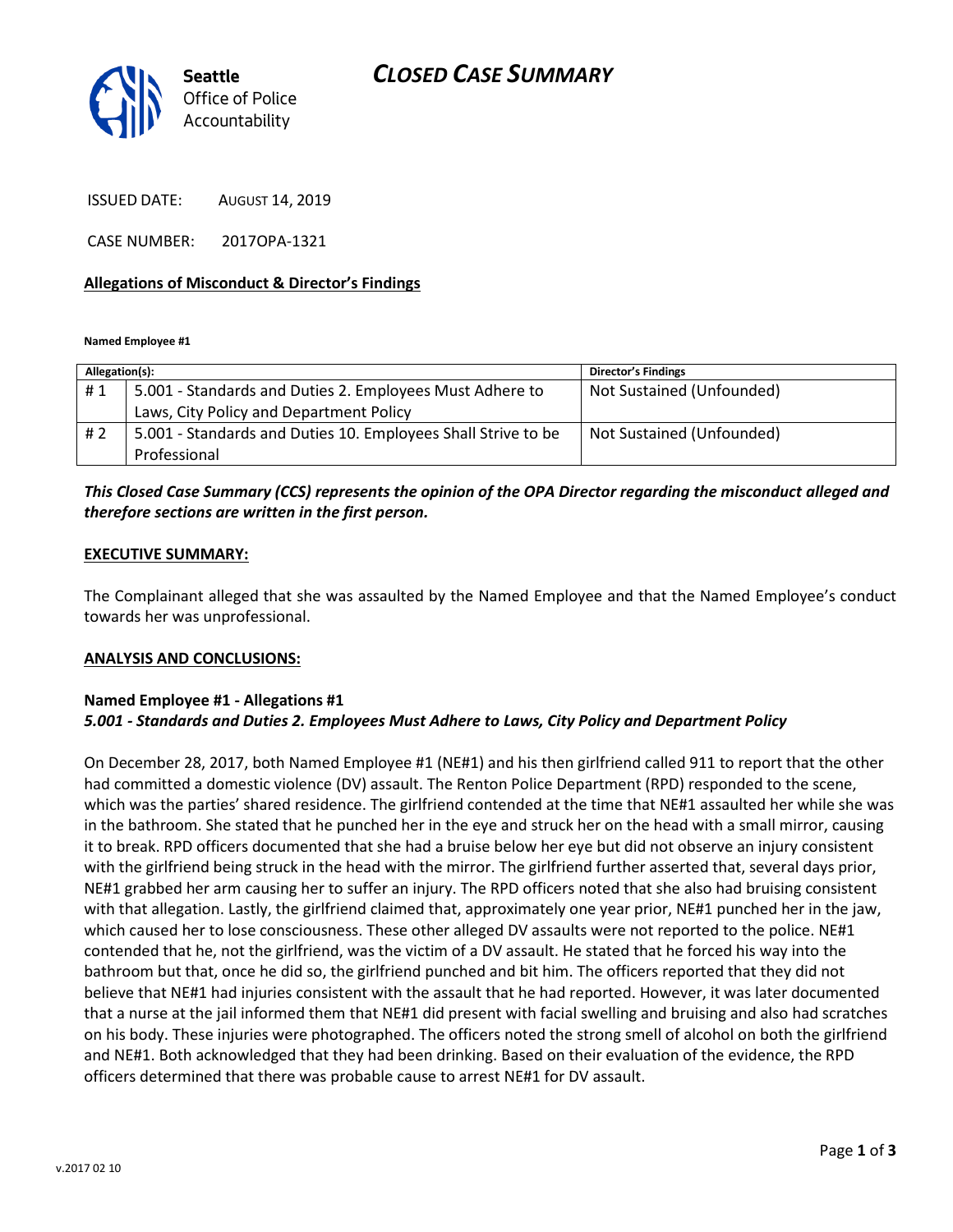

# *CLOSE CASE SUMMARY*

OPA CASE NUMBER: 2017OPA-1321

On December 29, 2017, NE#1's chain of command was notified of his arrest. The chain of command made a referral to OPA and this investigation ensued. This matter was also referred to the King County Prosecuting Attorney's Office (KCPAO) and NE#1 was criminally charged. This caused OPA's investigation deadlines to toll.

Around three months after the incident, the girlfriend indicated to the KCPAO that she wished to recant her statement. She later reported to RPD that the KCPAO prosecutor told her that he did not believe her. She further stated that the prosecutor told her that, if she wanted to recant, she would have to do so by making a formal report with RPD. The officer who took the report from the girlfriend provided her with Miranda warnings and notified her that she would be making the statement under penalty of perjury. The officer documented that the girlfriend indicated that she still wanted to make formal statement. In the statement, she recanted her previous allegation that NE#1 had assaulted her. The girlfriend said that both she and NE#1 were intoxicated at the time and had taken sleeping medication. She stated that she accidentally broke the bathroom mirror and falsely claimed that NE#1 struck her with it. She also reported that she struck herself in the face, causing the bruising. The girlfriend explained that she was "aware that if the police came to a domestic violence call that one of us would go to jail." She stated that, because of this, she "falsely reported" to avoid getting into trouble.

On February 19, 2019, approximately one year after the girlfriend recanted her allegations, the prosecution against NE#1 was dismissed with prejudice. There was no detail concerning the basis for this disposition in the Order of Dismissal.

After the case was dismissed, OPA began its investigation. As part of that investigation, OPA reviewed the underlying investigation documents and the court documents. OPA attempted to contact the girlfriend on multiple occasions to set up her interview. The girlfriend responded to one email from OPA and set a time for a phone call. However, she did not answer the phone on that occasion and did not respond to further attempts by OPA to contact her. OPA did interview NE#1. He denied assaulting the girlfriend on December 28, 2017, or on any other occasion. He stated that the girlfriend informed him personally, as well as notified his criminal defense attorney, that she was going to recant. He said that she informed him that she struck herself in the face, causing the bruising.

SPD Policy 5.001-POL-2 requires that employees adhere to laws, City policy, and Department policy.

Based on a review of the entirety of the record, OPA finds that the evidence is insufficient to establish that NE#1 assaulted the girlfriend. While the girlfriend did have injuries consistent with the assaultive behavior that she initially alleged, she later recanted her claims under penalty of perjury. Given that she knowingly and voluntarily recanted and due to the lack of any information suggesting that this was done because of duress, I find this to be dispositive as to NE#1's culpability. As such, I recommend that this allegation be Not Sustained – Unfounded.

Recommended Finding: **Not Sustained (Unfounded)**